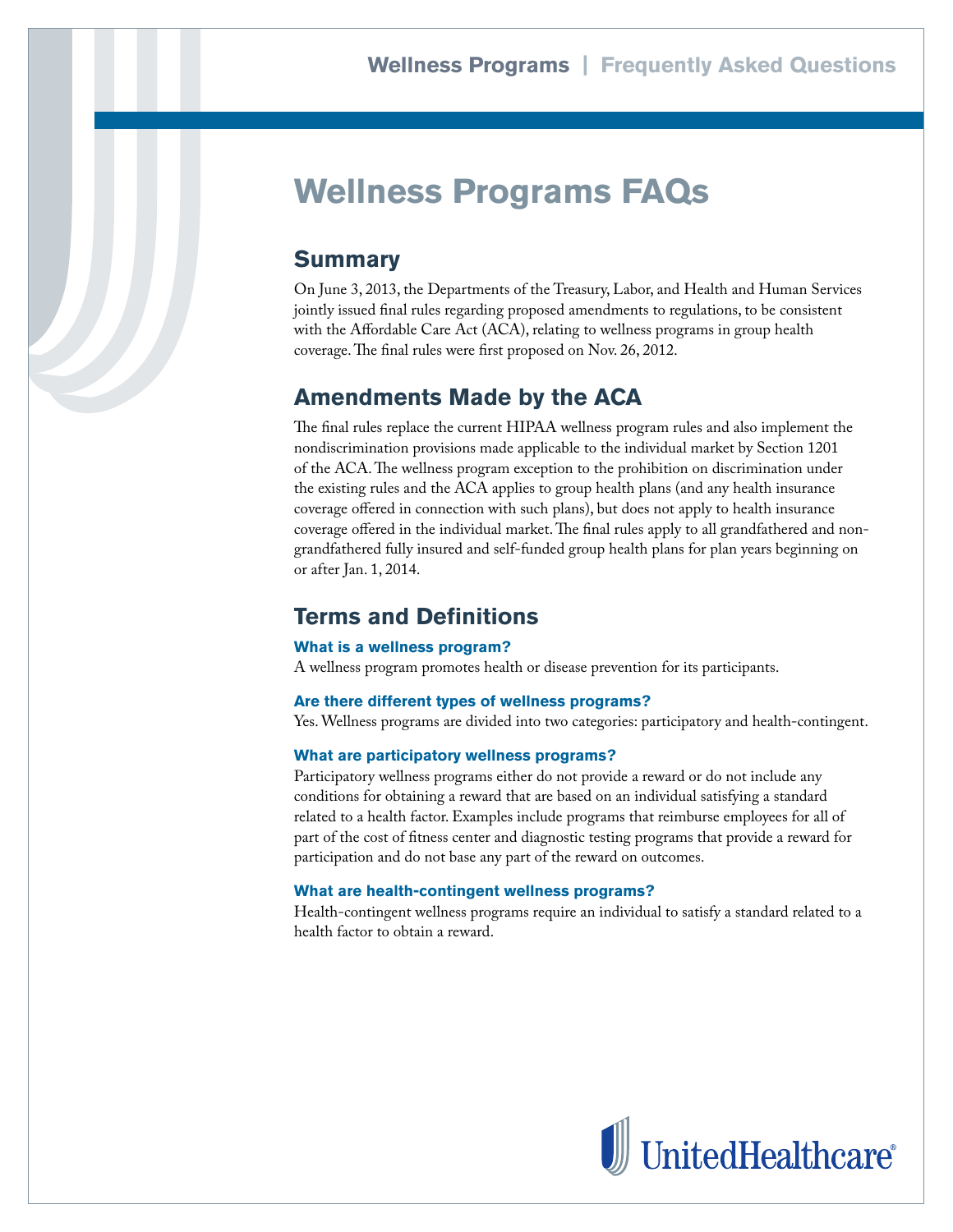#### **Are there different types of health-contingent wellness programs?**

Yes. The final rules divide health-contingent wellness programs into the following two categories: (1) activityonly programs, and (2) outcome-based programs. These programs are subject to five key requirements listed below and are defined as follows:

- Activity-only wellness programs: These require an individual to perform or complete an activity related to a health factor in order to obtain a reward, but do not require an individual to attain or maintain a specific health outcome. Examples include walking, diet or exercise programs, which some individuals may be unable to participate in or complete (or have difficulty participating in or completing) due to a health factor such as severe asthma, pregnancy or a recent surgery.
- **Outcome-based wellness programs:** These require an individual to attain a specific health outcome (such as not smoking or attaining certain results on biometric screenings) in order to obtain a reward. Examples include programs that test individuals for specified medical conditions or risk factors (such as high cholesterol, high blood pressure, abnormal BMI or high glucose level) and provide a reward to employees identified as within a normal or healthy range, while requiring employees who are identified as outside the normal or healthy range (or at risk) to take additional steps (such as meeting with a health coach or complying with a health care provider's plan of care) to obtain the same reward.

### **Participatory Programs**

#### **Do the same requirements that apply to health-contingent wellness programs apply to participatory wellness programs?**

No. Participatory wellness programs are not subject to five key requirements to which health-contingent wellness programs are.

### **Health-Contingent Wellness Programs**

#### **Are there standard requirements that health-contingent wellness programs must meet in order to comply with the final rule?**

Yes. Health-contingent wellness programs are subject to five requirements that generally are the same for activity-only wellness programs and outcome-based wellness programs; however, there are some differences as noted below:

- **1. Frequency of Opportunity to Qualify.** Both programs must give eligible individuals an opportunity to qualify for the reward at least once per year.
- **2. Size of Reward.** The reward for both programs, together with the reward for other health-contingent wellness programs with respect to the plan, must not exceed 30 percent of the total cost of coverage, except this percentage is increased to 50 percent to the extent that the wellness program is designed to prevent or reduce tobacco use.
- **3. Reasonable Design.** The program must be reasonably designed to promote health or prevent disease. A program satisfies this standard if it has a reasonable chance of improving the health of, or preventing disease in, participating individuals, and it is not overly burdensome, not a subterfuge for discriminating based on a health factor and not highly suspect in the method chosen to promote health or prevent disease. This determination is based on all the relevant facts and circumstances. To ensure that an outcome-based wellness program is reasonably designed, it must provide a reasonable alternative standard to qualify for the reward to any individual who does not meet the initial standard based on a measurement, test or screening that is related to a health factor.
- **4. Reasonable Alternative Standard.** The full reward must be available to all similarly situated individuals. With respect to an activity-only wellness program, this standard is met if the program provides a reasonable alternative standard (or waiver of the otherwise applicable standard) for obtaining a reward to any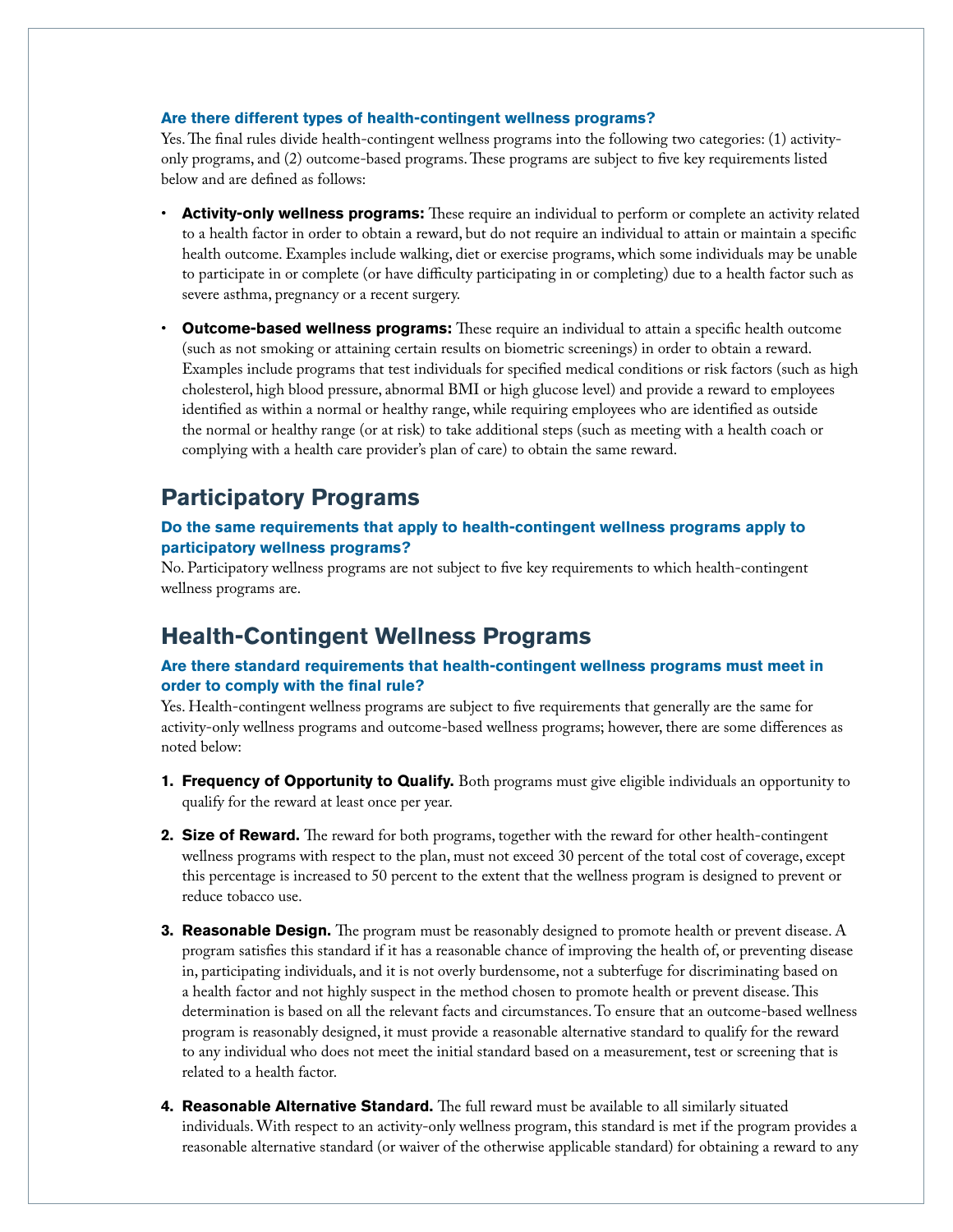individual for whom, for that period, it is either unreasonably difficult due to a medical condition to meet the otherwise applicable standard, or for whom it is medically inadvisable to attempt to satisfy the otherwise applicable standard. Under this program type, if reasonable under the circumstances, it is permissible for a plan or issuer to seek verification, such as a statement from an individual's personal physician, that a health factor makes it unreasonably difficult for the individual to satisfy, or medically inadvisable to attempt to satisfy the otherwise applicable standard.

With respect to an outcome-based wellness program, this requirement is met if the program provides a reasonable alternative standard (or waiver of the otherwise applicable standard) for obtaining the reward to any individual who does not meet the initial standard based on a measurement, test or screening that is related to a health factor. Under this program type, it is not permissible for a plan or issuer to seek verification, such as a statement from an individual's personal physician, that a health factor makes it unreasonably difficult for the individual to satisfy, or medically inadvisable for the individual to attempt to satisfy, the otherwise applicable standard.

All of the facts and circumstances are taken into account in determining whether a plan or issuer has provided a reasonable alternative standard, including but not limited to the following:

- (1) If the reasonable alternative standard is completion of an educational program, the plan or issuer must make the educational program available instead of requiring an individual to find such a program unassisted, and may not require an individual to pay for the cost of the program.
- (2) The time commitment required must be reasonable (e.g., requiring attendance nightly at a one-hour class would be unreasonable).
- (3) If the reasonable alternative standard is a diet program, the plan or issuer is not required to pay for the cost of food but must pay any membership or participation fee.
- (4) If an individual's personal physician states that a plan standard (including, if applicable, the recommendations of the plan's medical professional) is not medically appropriate for that individual, the plan or issuer must provide a reasonable alternative standard that accommodates the recommendations of the individual's personal physician with regard to medical appropriateness. Plans and issuers may impose standard cost-sharing under the plan or coverage for medical items and services furnished pursuant to the physician's recommendations.

To the extent that a reasonable alternative standard under either program is, itself, an activity-only wellness program, it must comply with the reasonable alternative standard requirements for this program type as noted above.

To the extent that the reasonable alternative standard is another outcome-based program, it must comply with the reasonable alternative standard requirements of this program type as noted above and is subject to the following special rules: First, the reasonable alternative standard cannot be a requirement to meet a different level of the same standard without allowing for additional time to comply that takes into account the individual's circumstances. Second, an individual must be given the opportunity to comply with the recommendations of the individual's personal physician as a second reasonable alternative standard to meeting the reasonable alternative standard defined by a plan or issuer, but only if the physician joins in the request.

**5. Notice of Availability of Reasonable Alternative Standard.** The plan or issuer must disclose in all plan materials describing the terms of the activity-only wellness program the availability of a reasonable alternative standard to qualify for the reward (and, if applicable, the possibility of waiver of the otherwise applicable standard), including contact information for obtaining the reasonable alternative standard and a statement that the recommendations of an individual's personal physician will be accommodated. For outcome-based wellness programs, this notice must also be included in any disclosure that an individual did not satisfy the initial outcome-based standard.